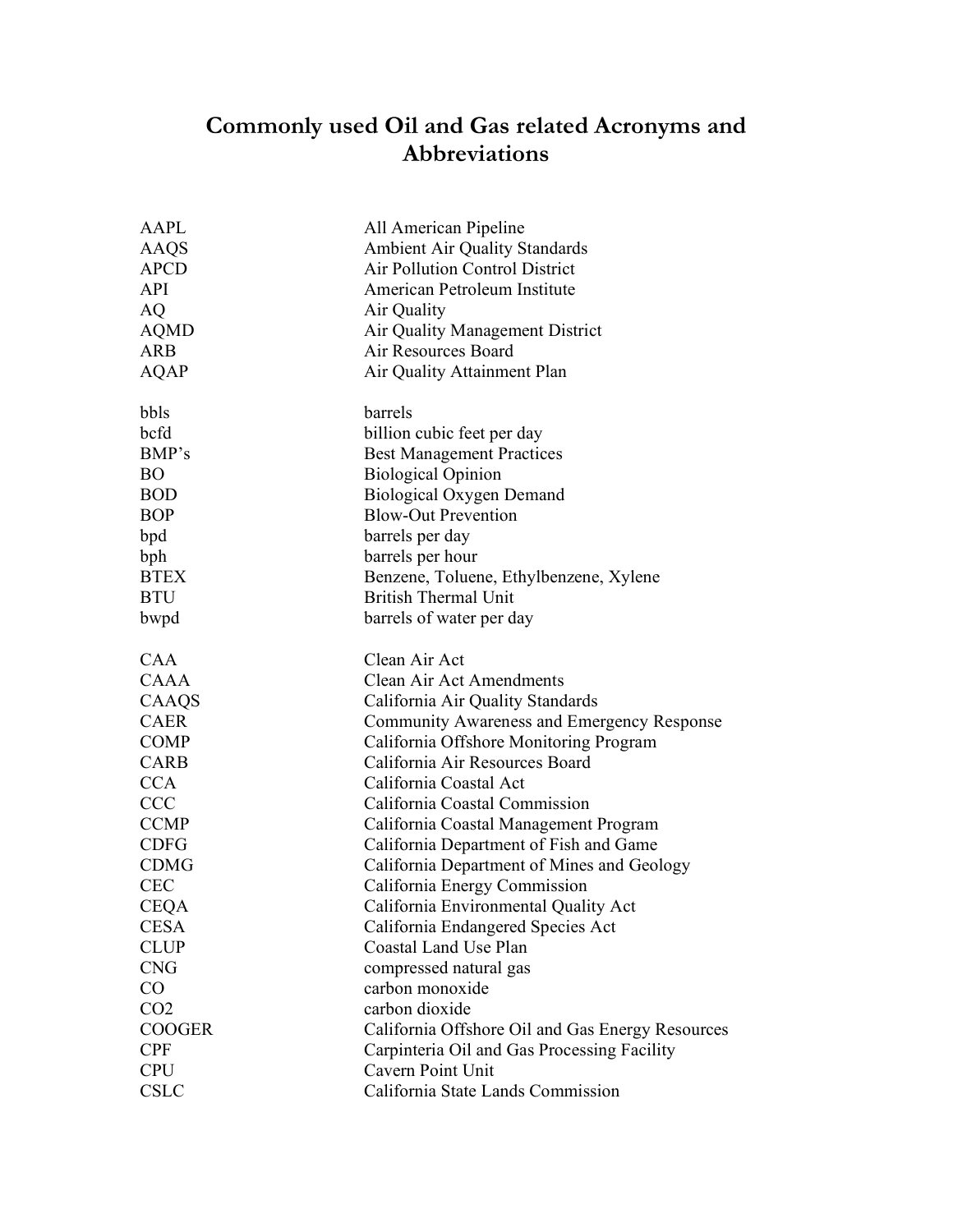| <b>CUP</b>     | <b>Conditional Use Permit</b>                            |
|----------------|----------------------------------------------------------|
| <b>CZMA</b>    | <b>Coastal Zone Management Act</b>                       |
| D <sub>O</sub> | dissolved oxygen                                         |
| <b>DOGGR</b>   | California Division of Oil, Gas and Geothermal Resources |
| <b>DPP</b>     | Development and Production Plan                          |
| EA             | <b>Environmental Assessment</b>                          |
| EIR            | <b>Environmental Impact Report</b>                       |
| <b>EIS</b>     | <b>Environmental Impact Statement</b>                    |
| <b>EMT</b>     | <b>Ellwood Marine Terminal</b>                           |
| <b>EOF</b>     | Ellwood Onshore Oil and Gas Facility                     |
| <b>EPA</b>     | <b>Environmental Protection Agency</b>                   |
| <b>ERD</b>     | <b>Extended Reach Drilling</b>                           |
| <b>ERNS</b>    | <b>Emergency Response Notification System</b>            |
| <b>ESA</b>     | <b>Endangered Species Act</b>                            |
| <b>FDP</b>     | Final Development Plan                                   |
| <b>FERC</b>    | <b>Federal Energy Regulatory Commission</b>              |
| <b>FMC</b>     | <b>Fishery Management Council</b>                        |
| fps            | feet per second                                          |
| <b>FRSB</b>    | Fast Response Spill Boat                                 |
| <b>FSRU</b>    | Floating Storage and Regasification Unit                 |
| <b>FT</b>      | <b>Flow Transmitter</b>                                  |
| <b>GHG</b>     | <b>Greenhouse Gases</b>                                  |
| <b>GNOME</b>   | General NOAA Oil Modeling Environment                    |
| H2S            | hydrogen sulfide                                         |
| HAP's          | Hazardous Air Pollutants                                 |
| <b>HARP</b>    | Hot Spots Analysis and Reporting Program                 |
| <b>HAZMAT</b>  | Hazardous Materials Response Division of NOAA            |
| <b>HLID</b>    | Hydrocarbon Leak and Ignition Database                   |
| <b>HEA</b>     | Habitat Equivalency Analysis                             |
| <b>ICS</b>     | <b>Incident Command System</b>                           |
| <b>IIRT</b>    | Initial Incident Response Team                           |
| <b>IMO</b>     | International Maritime Organization                      |
| <b>JRP</b>     | <b>Joint Review Panel</b>                                |
| <b>LNG</b>     | Liquified Natural Gas                                    |
| <b>LPG</b>     | Liquified Petroleum Gas                                  |
| <b>LRDP</b>    | Long Range Development Plan                              |
| <b>MARSEC</b>  | Maritime Security                                        |
| <b>MAWP</b>    | Maximum Allowable Water Pressure                         |
| mbd            | thousand barrels per day                                 |
| <b>MCE</b>     | Maximum Credible Earthquakes                             |
| mgd            | million gallons per day                                  |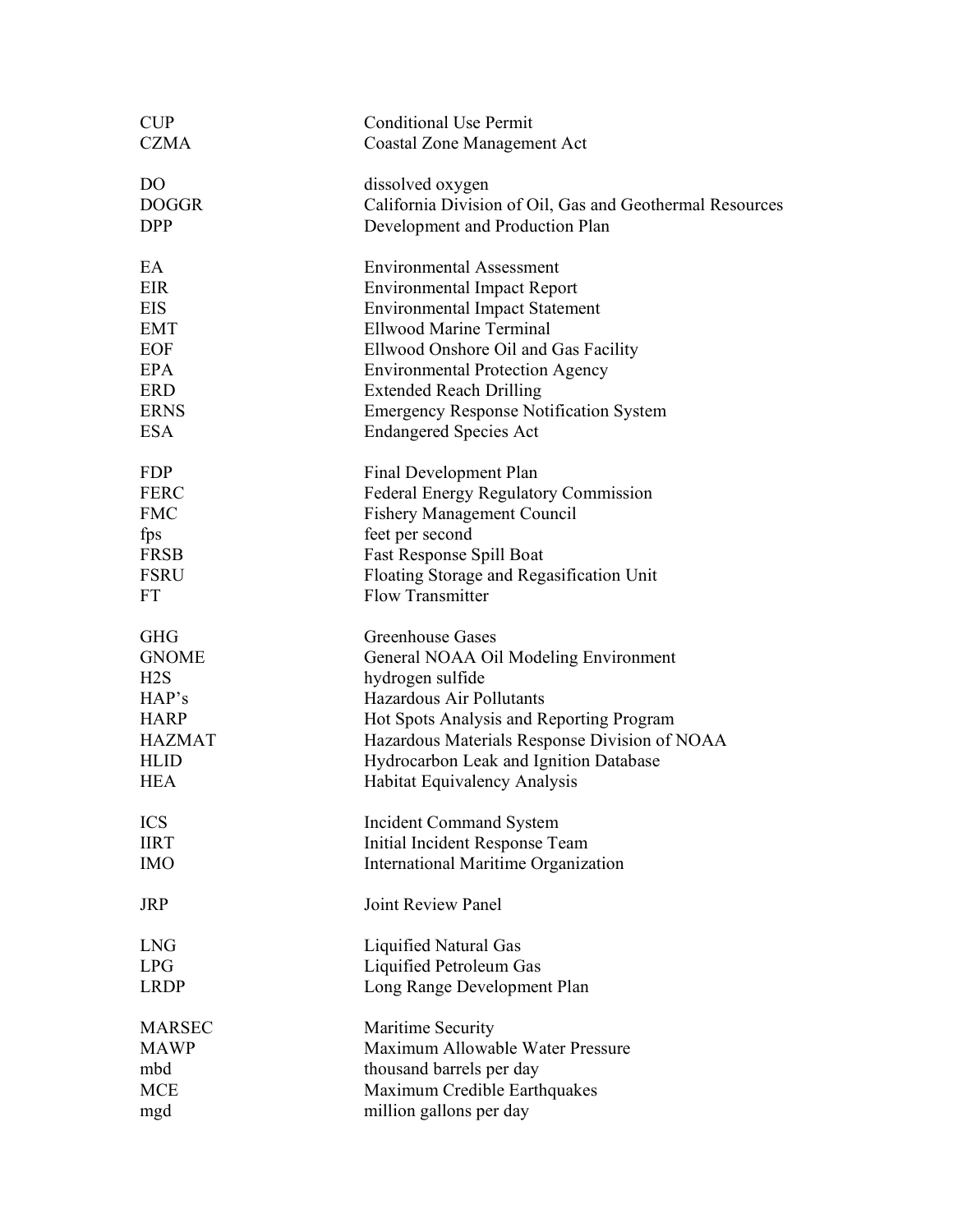| mgy             | million gallons per year                                  |  |
|-----------------|-----------------------------------------------------------|--|
| <b>MLLW</b>     | Mean Lower Low Water                                      |  |
| <b>MM</b>       | <b>Mitigation Measure</b>                                 |  |
| mmcfd           | million cubic feet day                                    |  |
| <b>MMCRP</b>    | Mitigation Monitoring and Compliance Reporting Program    |  |
| <b>MMP</b>      | Mitigation Monitoring Program                             |  |
| <b>MMPA</b>     | Marine Mammals Protection Act                             |  |
| <b>MMS</b>      | Minerals Management Service                               |  |
| mmscfd          | million standard cubic feet per day                       |  |
| <b>MODU</b>     | Mobile Offshore Drilling Unit                             |  |
| <b>MOTEMS</b>   | Marine Oil Terminal Engineering and Maintenance Standards |  |
| <b>MPN</b>      | Most Probable Number                                      |  |
| <b>MSFCMA</b>   | Magnuson-Stevens Fishery Conservation and Management      |  |
| Act             |                                                           |  |
| N20             | nitrous oxide                                             |  |
| <b>NAAQS</b>    | National Ambient Air Quality Standards                    |  |
| <b>NEPA</b>     | National Environmental Policy Act                         |  |
| NG              | Natural Gas                                               |  |
| <b>NGL</b>      | Natural Gas Liquids                                       |  |
| <b>NMFS</b>     | National Marine Fisheries Services (NOAA Fisheries)       |  |
| N <sub>O</sub>  | nitric oxide                                              |  |
| N <sub>02</sub> | nitrogen dioxide                                          |  |
| <b>NOAA</b>     | National Oceanic and Atmospheric Administration           |  |
| <b>NOD</b>      | Notice of Determination                                   |  |
| NOI/P           | Notice of Intent/Preparation                              |  |
| <b>NOP</b>      | Notice of Preparation                                     |  |
| N0X             | nitrogen oxides                                           |  |
| <b>NPDES</b>    | National Pollutant Discharge Elimination System           |  |
| <b>NPREP</b>    | National Preparedness for Response Exercise Program       |  |
| O <sub>3</sub>  | oxygen                                                    |  |
| <b>OCS</b>      | <b>Outer Continental Shelf</b>                            |  |
| <b>OCSLA</b>    | <b>Outer Continental Shelf Lands Act</b>                  |  |
| <b>OES</b>      | Office of Emergency Services                              |  |
| <b>OPA</b>      | <b>US Oil Pollution Act</b>                               |  |
| <b>OPR</b>      | Office of Planning and Research                           |  |
| <b>OPS</b>      | US Office of Pipeline Safety                              |  |
| <b>OSCP</b>     | Oil Spill Contingency Plan                                |  |
| <b>OSPR</b>     | Oil Spill Prevention and Response                         |  |
| <b>OSRA</b>     | Oil Spill Risk Analysis                                   |  |
| <b>OSRP</b>     | Oil Spill Response Plan                                   |  |
| <b>OSRV</b>     | Oil Spill Response Vessel                                 |  |
| <b>PAH</b>      | poly-aromatic hydrocarbons                                |  |
| <b>PLEM</b>     | pipeline end manifold                                     |  |
| <b>PM</b>       | particulate matter                                        |  |
| <b>PM10</b>     | particulate matter less than 10 microns in diameter       |  |
| PM2.5           | particulate matter less than 2.5 microns in diameter      |  |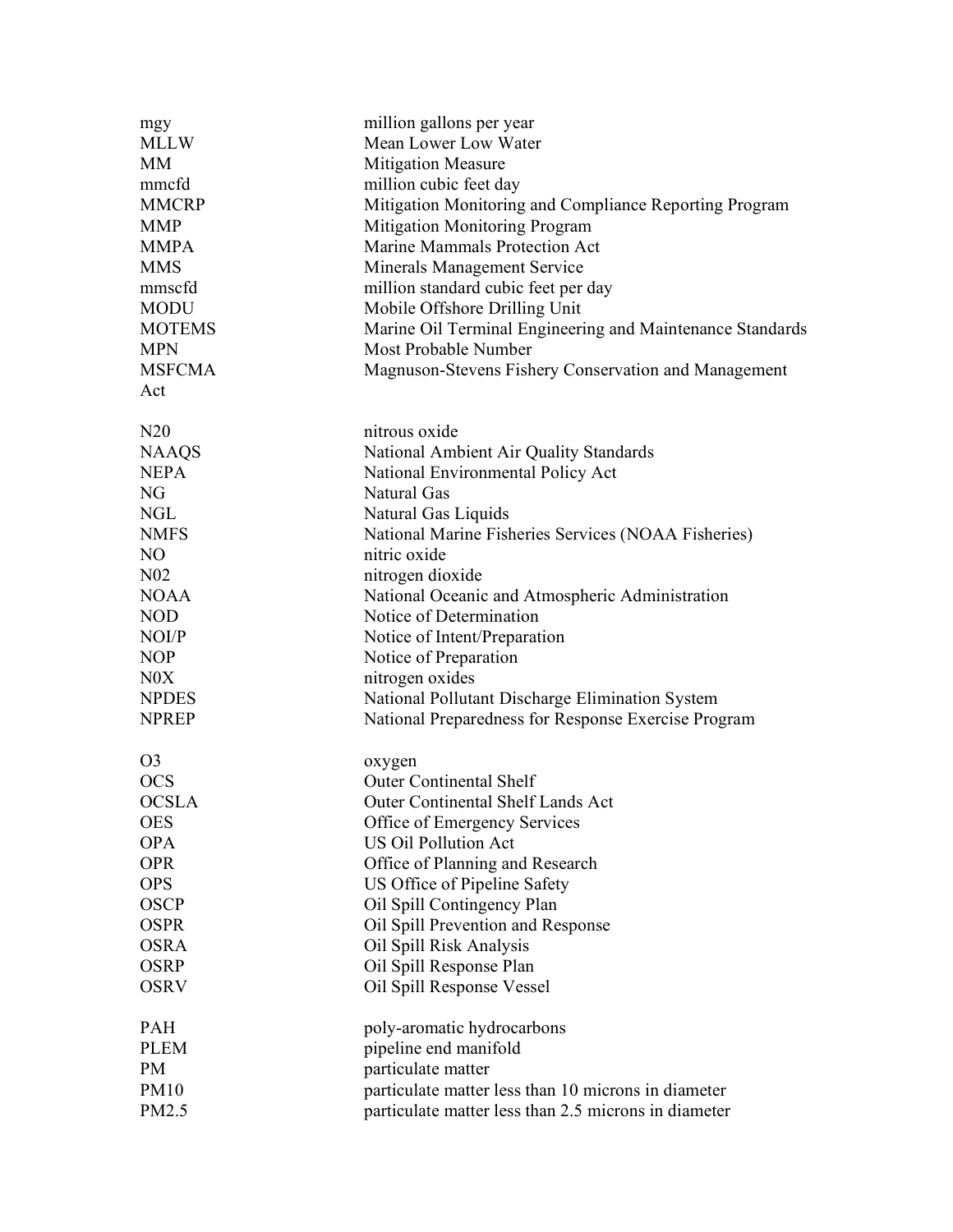| <b>POOI</b>       | Pacific Operators Offshore Incorporated             |
|-------------------|-----------------------------------------------------|
| <b>POPCO</b>      | Pacific Offshore Pipeline Company                   |
| <b>POSVCM</b>     | Pipeline Oil Spill Volume Computer Model            |
| ppb               | parts per billion                                   |
| ppm               | parts per million                                   |
| <b>PSD</b>        | Prevention of Significant Deterioration             |
| psi               | pounds per square inch                              |
| <b>PTO</b>        | Permit to Operate                                   |
| <b>ROC</b>        | Reactive Organic Compounds                          |
| <b>ROG</b>        | Reactive Organic Gases                              |
| <b>ROSF</b>       | Rincon Onshore Separation Facility                  |
| <b>RWQCB</b>      | Regional Water Quality Control Board                |
| <b>SARA</b>       | Superfund Amendments and Reauthorization Act        |
| <b>SBCAG</b>      | Santa Barbara County Association of Governments     |
| <b>SBCAPCD</b>    | Santa Barbara County Air Pollution Control District |
| <b>SBCFD</b>      | Santa Barbara County Fire Department                |
| <b>SBCP&amp;D</b> | Santa Barbara County Planning and Development       |
| <b>SBMMC</b>      | Santa Barbara Marine Mammal Center                  |
| <b>SCCAB</b>      | South Coast Central Air Basin                       |
| <b>SCCPA</b>      | South Coast Consolidation Planning Area             |
| scf               | standard cubic foot                                 |
| <b>SEIR</b>       | Supplemental Environmental Impact Report            |
| <b>SMB</b>        | Santa Maria Basin                                   |
| SO <sub>2</sub>   | sulfur dioxide                                      |
| <b>SOC</b>        | <b>Statement of Overriding Consideration</b>        |
| <b>SOO</b>        | Suspension of Operation                             |
| <b>SOP</b>        | Suspension of Production                            |
| SO <sub>3</sub>   | oxides of sulfur                                    |
| <b>SPCC</b>       | Spill Prevention Control and Countermeasure         |
| <b>SPCCP</b>      | Spill Prevention Control and Countermeasure Plan    |
| <b>SPCP</b>       | Spill Prevention and Cleanup Plan                   |
| <b>SSRRC</b>      | System Safety and Reliability Review Committee      |
| <b>SWRCB</b>      | <b>State Water Resources Control Board</b>          |
| <b>SYU</b>        | Santa Ynez Unit                                     |
| <b>TAC</b>        | <b>Toxic Air Contaminants</b>                       |
| <b>TDS</b>        | total dissolved solids                              |
| <b>TPIC</b>       | Terminal Person in Charge                           |
| TSS's             | <b>Traffic Separation Schemes</b>                   |
| <b>UCSB</b>       | University of California, Santa Barbara             |
| <b>UFC</b>        | <b>Uniform Fire Code</b>                            |
| <b>UNOCAP</b>     | Unocal California Pipeline Company                  |
| <b>USCG</b>       | <b>US Coast Guard</b>                               |
| <b>USDOI</b>      | US Department of Interior                           |
| <b>USDOT</b>      | US Department of Transportation                     |
| <b>USEPA</b>      | <b>US Environmental Protection Agency</b>           |